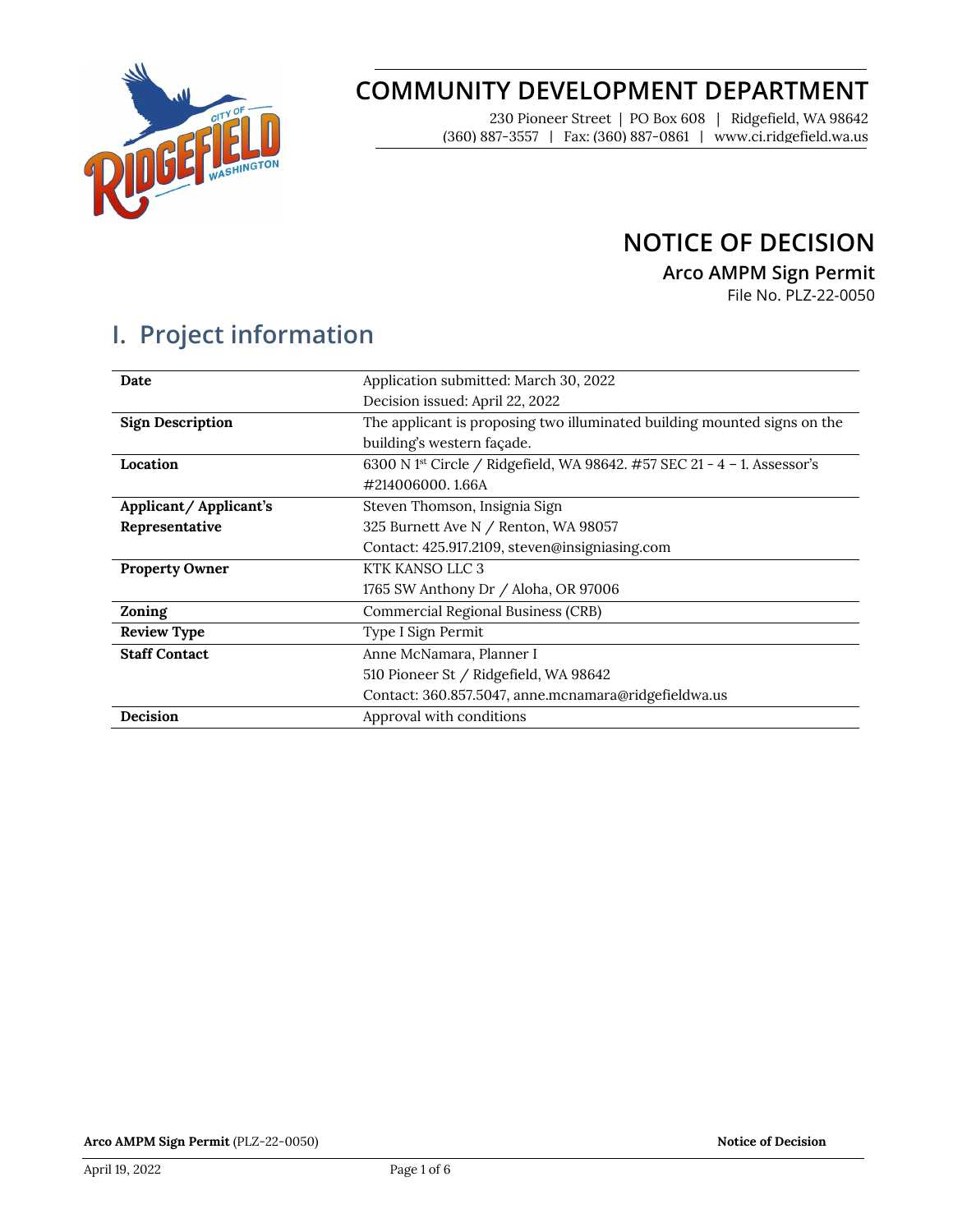# **II. Compliance with RDC 18.710 – Signs**

The following constitutes the Community Development Department's review of the submitted sign permit application against applicable provisions of RDC 18.710 – Signs. Failure to comply with RDC 18.710 in general shall be considered a violation of the City's Development Code that will be subject to code enforcement action pursuant to RDC 18.395 – Enforcement Procedures and Penalties.

| Code Section              | Complies with    | Complies with         | Not Applicable |
|---------------------------|------------------|-----------------------|----------------|
|                           | Development Code | Development Code      |                |
|                           |                  | through Conditions of |                |
|                           |                  | Approval              |                |
| RDC 18.710.010 (Purpose   | $\mathbf X$      |                       |                |
| and Scope)                |                  |                       |                |
| RDC 18.710.020            | $\overline{X}$   |                       |                |
| (Applicability and        |                  |                       |                |
| Interpretations)          |                  |                       |                |
| RDC 18.710.030            |                  |                       | $\mathbf X$    |
| (Exemptions)              |                  |                       |                |
| RDC 18.710.040.           | $\mathbf X$      |                       |                |
| (Prohibited Signs)        |                  |                       |                |
| RDC 18.710.050 (Sign      | $\rm X$          |                       |                |
| Permits)                  |                  |                       |                |
| RDC 18.710.060 (Sign      |                  |                       | $\mathbf X$    |
| Variances)                |                  |                       |                |
| RDC 18.710.070            |                  | $\mathbf X$           |                |
| (Nonconforming Signs,     |                  |                       |                |
| Maintenance, Removal,     |                  |                       |                |
| and Enforcement)          |                  |                       |                |
| RDC 18.710.090 (Sign      | $\mathbf X$      |                       |                |
| Illumination)             |                  |                       |                |
| RDC 18.710.100 (Sign      | $\overline{X}$   |                       |                |
| Materials)                |                  |                       |                |
| RDC 18.710.110 (Sign      | $\overline{X}$   |                       |                |
| Placement and location    |                  |                       |                |
| restrictions)             |                  |                       |                |
| RDC 18.710.120 (Sign Area | $\rm X$          |                       |                |
| Measurement)              |                  |                       |                |
| RDC 18.710.130 (Sign      | $\mathbf X$      |                       |                |
| Height Measurement)       |                  |                       |                |
| RDC 18.710.140 (Sign      | $\mathbf X$      |                       |                |
| Structure and             |                  |                       |                |
| Installation)             |                  |                       |                |
| RDC 18.710.150            |                  |                       | $\mathbf X$    |
| (Accessory Signs)         |                  |                       |                |
| RDC 18.710.160 (Awning    |                  |                       | $\overline{X}$ |
| or Canopy Signs)          |                  |                       |                |

**Arco AMPM Sign Permit** (PLZ-22-0050) **Notice of Decision**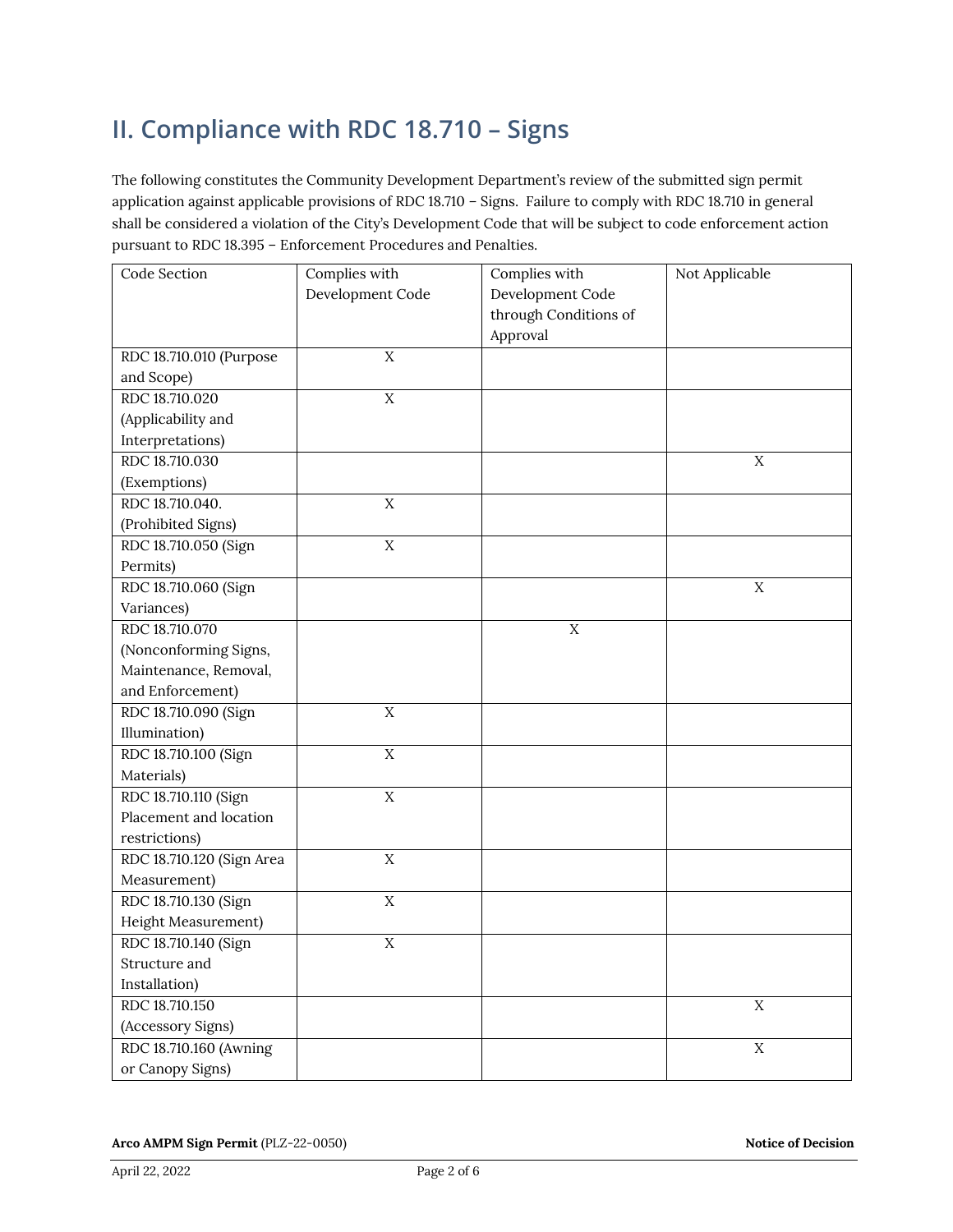| RDC 18.710.170 (Building | X |             |
|--------------------------|---|-------------|
| Mounted Wall Signs)      |   |             |
| RDC 18.710.180           |   | X           |
| (Changeable Copy Sign)   |   |             |
| RDC 18.710.190 (Digital  |   | X           |
| Signs)                   |   |             |
| RDC 18.710.200           |   | X           |
| (Electronic Message      |   |             |
| Center EMC Signs)        |   |             |
| RDC 18.710.210 (Free     |   | $\mathbf X$ |
| <b>Standing Signs)</b>   |   |             |
| RDC 18.710.220 (Portable |   | $\mathbf X$ |
| Signs)                   |   |             |
| RDC 18.710.230           |   | X           |
| (Projecting Signs)       |   |             |
| RDC 18.710.240 (Roof-    |   | X           |
| Mounted Signs)           |   |             |
| RDC 18.710.250 (Service  |   | X           |
| Island Signs)            |   |             |
| RDC 18.710.260 (Sign     |   | X           |
| Walkers)                 |   |             |
| RDC 18.710.270           |   | X           |
| (Temporary Signs)        |   |             |
| RDC 18.710.280 (Window   |   | X           |
| Signs)                   |   |             |

### **RDC 18.710.170 – Building mounted wall signs.**

*No sign permit shall issue for a building mounted wall sign which does not comply with the following standards:* 

- *B. Non-residential zones.* 
	- *1. Size of parcel or site. No restrictions.*
	- *2. Area. The total signage may be up to five percent of the area of the façade upon which the sign is placed. Width: Not to exceed sixty percent of the width of the wall plane upon which the sign is placed or the width of the tenant space. Height: Not to exceed seventy percent of the height of the blank wall space or fascia on which the sign is mounted.*

#### **Findings**

The area of the first proposed sign on the building's southwestern façade is 13.2 square feet, or 2 percent of the façade. It is six feet and one quarter inch wide, which is 10 percent of the wall plane upon which it is placed. It is two feet tall, which is 18 percent of the fascia on which it is placed. This standard is met.

The area of the second proposed sign on the building's western façade is 13.2 square feet, or 3.42 percent of the façade. It six feet and one quarter inch wide, which is 17 percent of the wall plane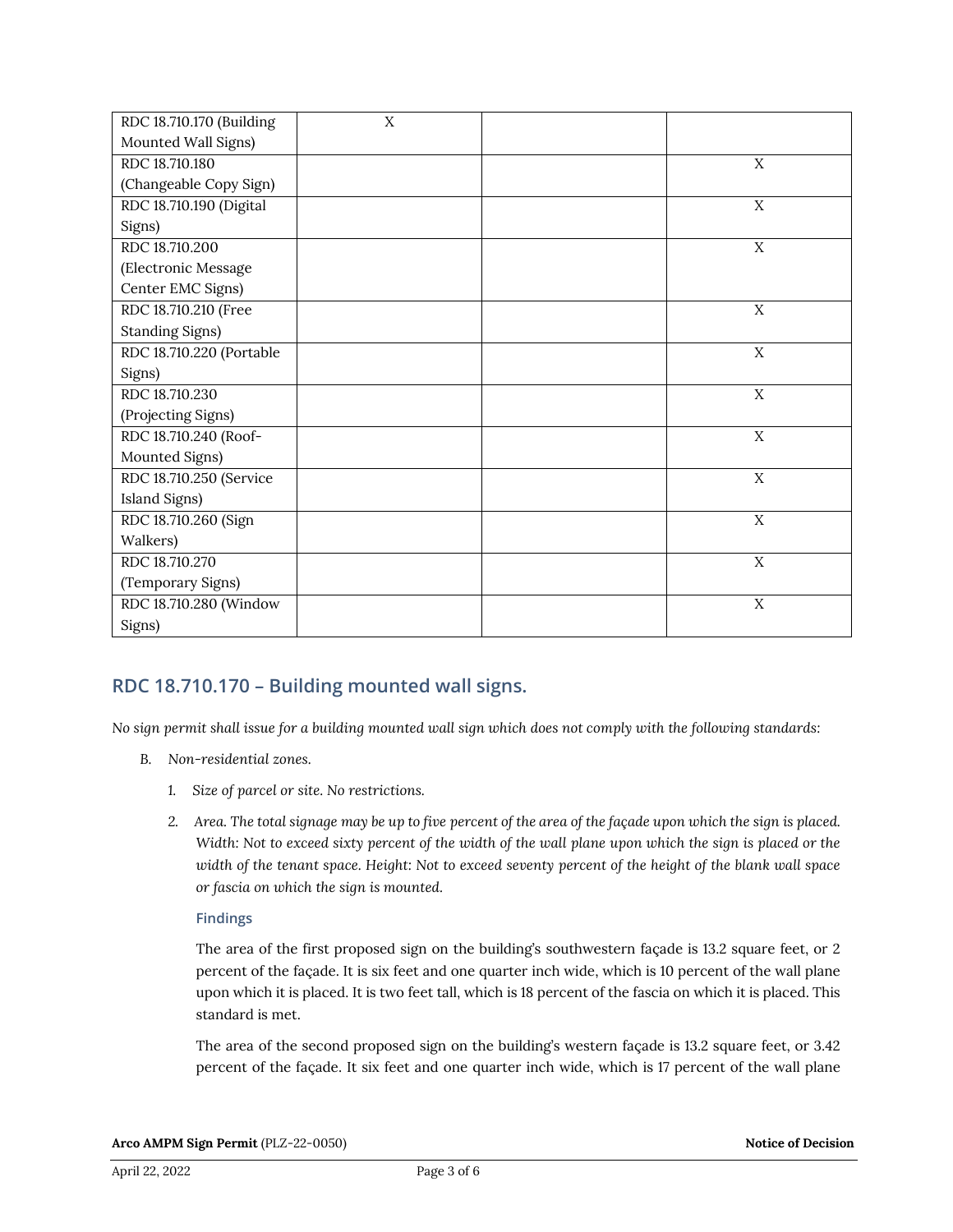upon which it is placed. It is two feet, which is 18 percent of the fascia on which it is placed. This standard is met.

*3. Location on Building. Signs may not cover or obscure important architectural details of a building, such as stair railings, windows, doors, decorative louvers or similar elements intended to be decorative features of a building design. Signs must appear to be a secondary feature of the building façade.*

**Findings**

Staff finds that the proposed signs do not cover or obscure any important architectural details. This standard is met.

*4. Illumination, flush or tight mounted. All individual letter signs shall be installed to appear flushmounted. If the letters are illuminated and require a raceway, the letters shall be installed tight against the raceway, which shall be painted to match the color of the surface to which the raceway is mounted. Where possible - especially on new construction - the raceway should be recessed to allow letters to be flush with the wall surface.*

#### **Findings**

Staff finds that the proposed signs are flush mounted to the building façade. This standard is met.

*5. Design. Where more than one sign is allowed for a business, all signs shall be consistent in design, style, color and method of illumination.*

#### **Findings**

Staff finds that the proposed signs are consistent in design, style and color. This standard is met.

### **RDC 18.710.050– Sign Permits**

- *2. A sign permit shall not issue unless the director makes findings that the criteria applicable to each sign type in this chapter are satisfied, and further, that the sign does not exceed the limits in this subsection for the business or use set forth below:*
	- *a. Internally illuminated signs shall be constructed with an opaque sign face background with translucent text, symbols and/or logo shields. If the sign owner desires to have the entire sign face visible at night, an external light source may be used to illuminate the sign, subject to the illumination standards in this chapter.*

#### **Findings**

Staff finds that the proposed signs will not be illuminated. This standard does not apply.

*b. Building Setback from Street. The tenants of a building which is set back one hundred feet or more from the street may increase the wall sign area otherwise permitted to face such street by twenty-five percent, provided that the total sign area on any one building frontage still does not exceed two hundred square feet.*

#### **Findings**

Staff finds that the building on which the proposed signs will be located is set back approximately thirty feet. This standard does not apply.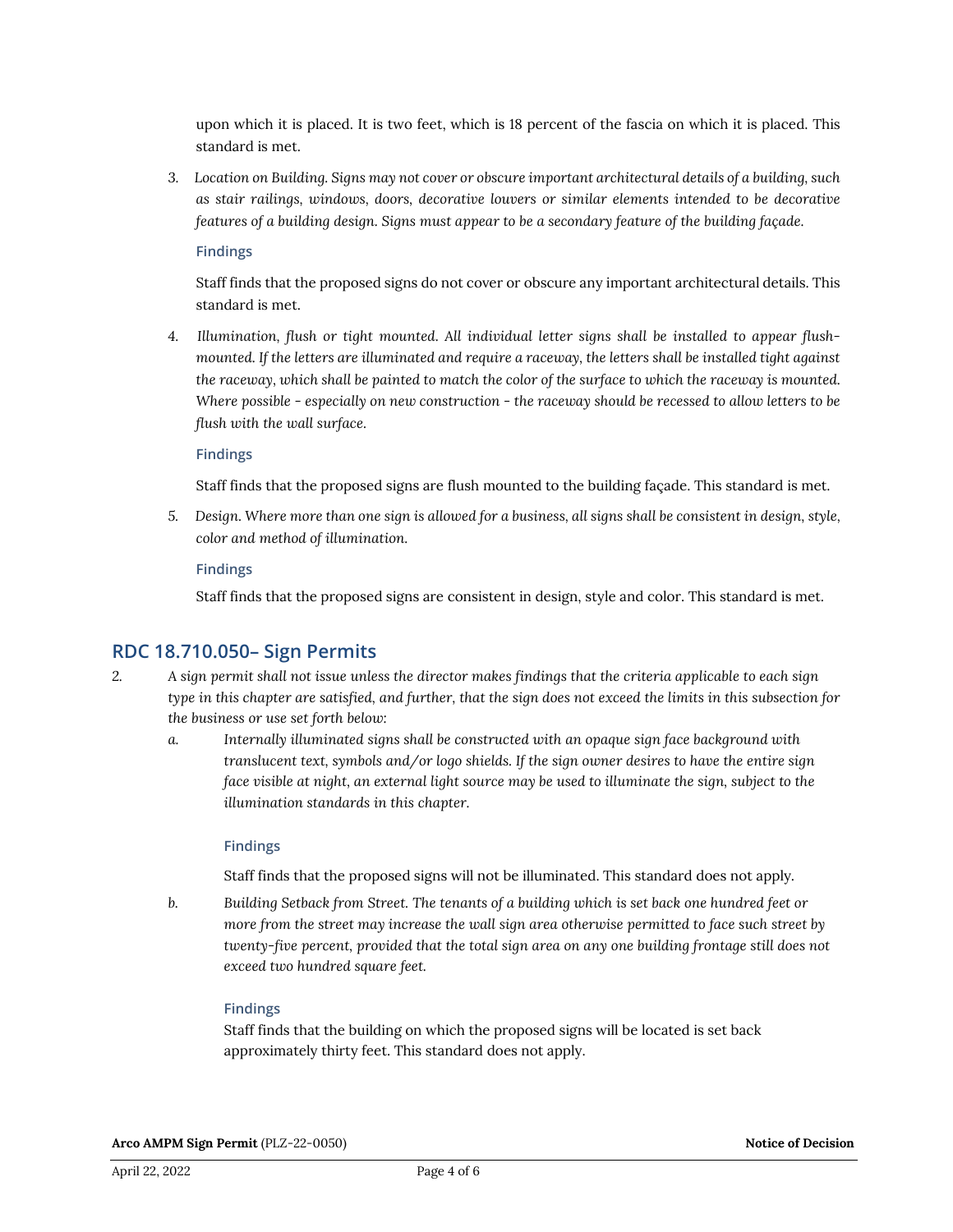*c. Buildings with More than One Frontage. Any business which has more than one building frontage may have one hundred fifty percent of the sign surface area permitted on the principal frontage by the provisions of subsection 18.710.050(D)(2)(a). The permitted sign surface area may be distributed in any manner on the front and adjacent sides of the building which have frontage subject to the placement limitations of subsection 18.710.050(D)(3), but in no event shall the sign surface area on any building façade exceed one hundred percent of the sign surface area permitted by subsection 18.710.050(D)(2)(a). Building frontage opposite the principal frontage may have additional sign area calculated in the same manner and subject to the same size and placement regulations as for the principal frontage, as long as two adjacent frontages do not exceed one hundred fifty percent of the permitted sign surface area.*

#### **Findings**

Staff finds that the proposed signage has a total sign surface area percentage is 5.52. This standard does not apply.

### **III. Decision**

Staff finds that the Arco AMPM Sign Permit, PLZ-22-0050, shall be **approved with conditions**. The following conditions of approval apply:

- 1. The signs shall be installed the same as specified in the submitted sign elevation and construction drawings inclusive of sign dimensions, sign design, and sign text. There shall be no changes in sign dimensions, sign design, or sign text without prior written approval from the Ridgefield Community Development Department.
- 2. The sign shall be maintained per RDC 18.710.070.B.
- 3. If building permits are required to install the sign, the applicant shall apply for and receive building permits prior to sign installation. Contact Permit Technician Dorothy Harrington, Dorothy.harrington@ridgefieldwa.us, 360.857.5011 for building permit information.

**Reviewed by:** Anne McNamara, Planner I [Anne.mcnamara@ridgefiel.wa.us,](mailto:Anne.mcnamara@ridgefiel.wa.us) 360.857.5047

**Signed:** 

Clairmont

Claire Lust, Community Development Director

## **IV. Appeal procedures**

Pursuant to RDC 18.310.100 an appeal of a Type I Ministerial decision shall be submitted by an interested party in writing and shall submitted to the city clerk within 14 days after the final decision is mailed.

**Arco AMPM Sign Permit** (PLZ-22-0050) **Notice of Decision**